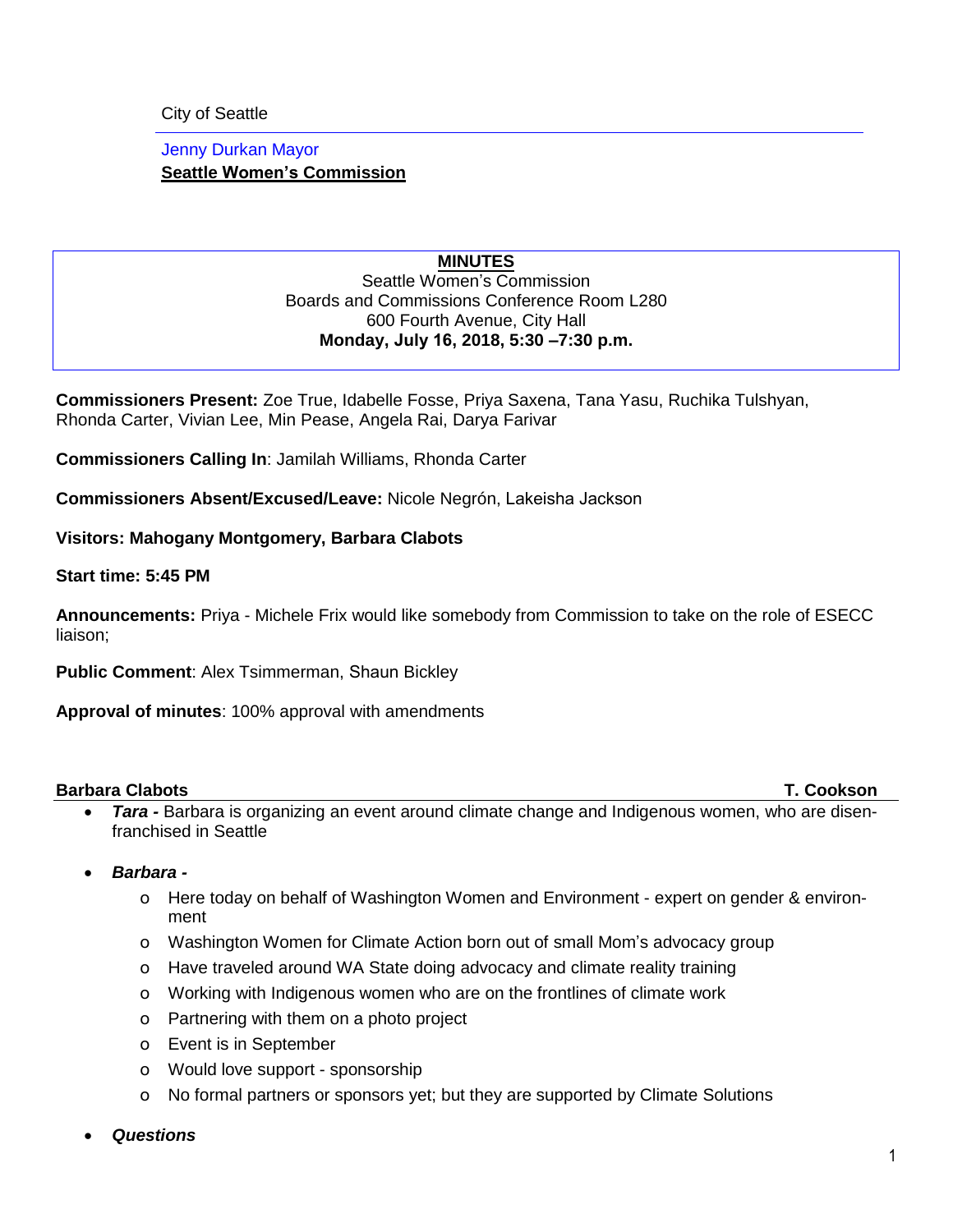- o How are Indigenous women disproportionately impacted by climate change?
	- Missing gender and race analysis in climate
	- Dozens of tribes have been relegated to the worst lands and polluted environments.
	- Native women are really leading the environmental movement.
	- Won a lawsuit against a smelter that was polluting the Columbia River is now declared a Superfund site.
- o What do you want to achieve with this event?
	- I want to flip the narrative that men are going to solve climate change through technological innovation. Women are driving this movement.
- o Have you engaged the disability community?
	- No, but open to suggestions.
- o What is being done to ensure that women of color (indigenous women) are not exploited in this process?
	- Working hard to ensure that every woman involved reviews and approves of all material.
	- Women of color, in particular black women have been at the forefront of fighting against pollution in their neighborhoods, etc…

### • *Discussion of Support*

- o Slim budget makes it difficult to provide financial assistance;
- o Support will have to be in-kind: comms,
- o Motion to co-sponsor with contingency that Co-Chairs review and approve one-pager
	- Motion approved 1 Abstention 12 in favor

|  | South King County Discipline Coalition ( Mahogany Montgomery) |  |  | T. Yasu |
|--|---------------------------------------------------------------|--|--|---------|
|  |                                                               |  |  |         |

- **Tana -** Invited Mahogany to talk about SKC Discipline Coalition
- **Mahogany** Ending School to Prison Pipeline
	- o Worked with various groups to advance state policies related to reducing discipline and ending STP Pipeline
	- o Help educate families about conditions youth are incarcerated in
	- o Enacting a leadership cohort of community members starting next couple months and into next year - how to develop youth's own sense of leadership
	- o Celebratory events "Surviving the School Year" chance for parents to publicly recognize their children's strengths; also opportunity for folks to network and share ideas + support
	- o Would love the SWC to come visit and see how the org operates
	- o The SWC could be helpful in raising awareness about the issues the org works on, and driving discourse
	- o Currently sponsored by One America and Team Child
- **Questions**
	- o Rhonda **-** Does South King County include Seattle?
		- Yes, we try to include all families.
	- o Erica Kids with ADHD or Autism in particular Black boys and boys of color are under-diagnosed, due to different treatment by healthcare community. Could be interesting to prioritize the healthcare component of the school-to-prison pipeline.
	- o Zoe You should write an op-ed because your voice really matters.
- **Discussion**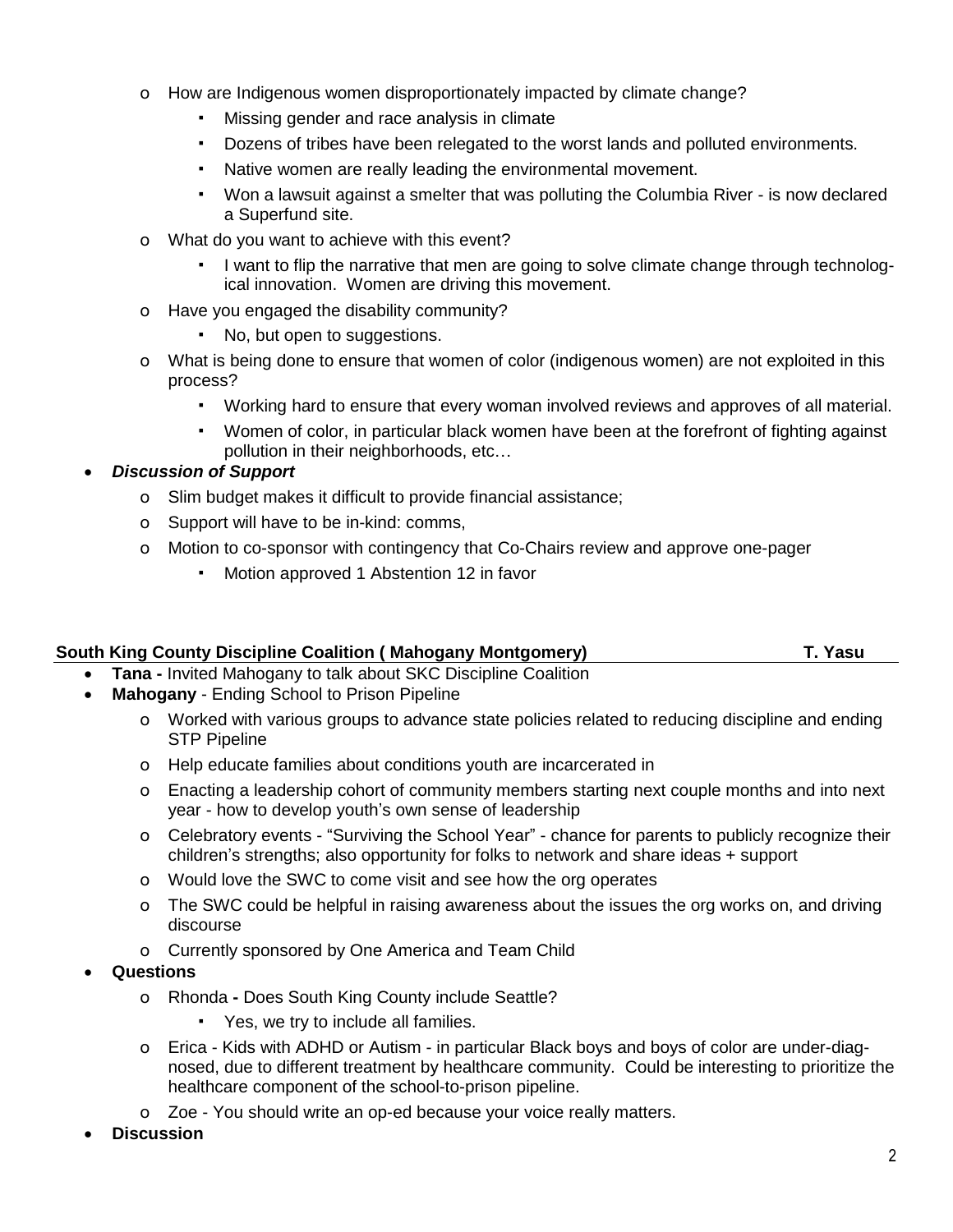o Commissioners provided number of suggestions and

## **Immigration Op-Eds / Policy Discussion All**

• *Ruchika - 3 of 4 published*

# • *Angela - Mayor went to Texas to advocate for captive children*

- Jamilah will get third one on SM
- Loren difficult to create immigrant status protected class because of risks
- Priya alienage protection creates a private right of action for individual to sue on basis of alienage (legal nomenclature for immigration status)
- Xochitl would it be possible to shift the tenant screening process from using SSNs; stop employers from using E-Verify
- Priya How would we revise our call to create a new protected class to ensure it does not inadvertently create more harm for immigrants?
- Zoe responses to the articles have been positive and encourage SWC to engage with the immigration and refugee community
- Rhonda Is there a forum for discussing/voting on prescriptive elements in letters, publications? Should we just keep it high-level?
- Erica Difficult with quick turnaround to do deep-level written work.
- Zoe We should keep track of organizations we connect/partner with.
- Min How doe we respond more rapidly? Create steps for different actions?
- SWC will check in with South Seattle Emerald about next piece
- Loren will check in with immigration attorneys

# **Sub-Committee Report-Outs P. Saxena/All**

- *Community Health and Wellness*
	- o Working on event best practices after learning from Riveter event
- *Education and Economic Opportunities*
	- o N/A
- *Equitable Development*
	- o Coding data for Housing Justice study
	- o Used Stanford methodology to determine approximate racial identification
	- o Eviction records: 30% AA while 7% Seattle is AA
	- o Coded reasons for evictions, including behavioral, no cause, nonpayment of rent, etc…
	- o Want to hold special session first week in August to vote on process of release for the report.
		- Motion to hold special session passed.
- *Violence Prevention and Justice*
	- o N/A